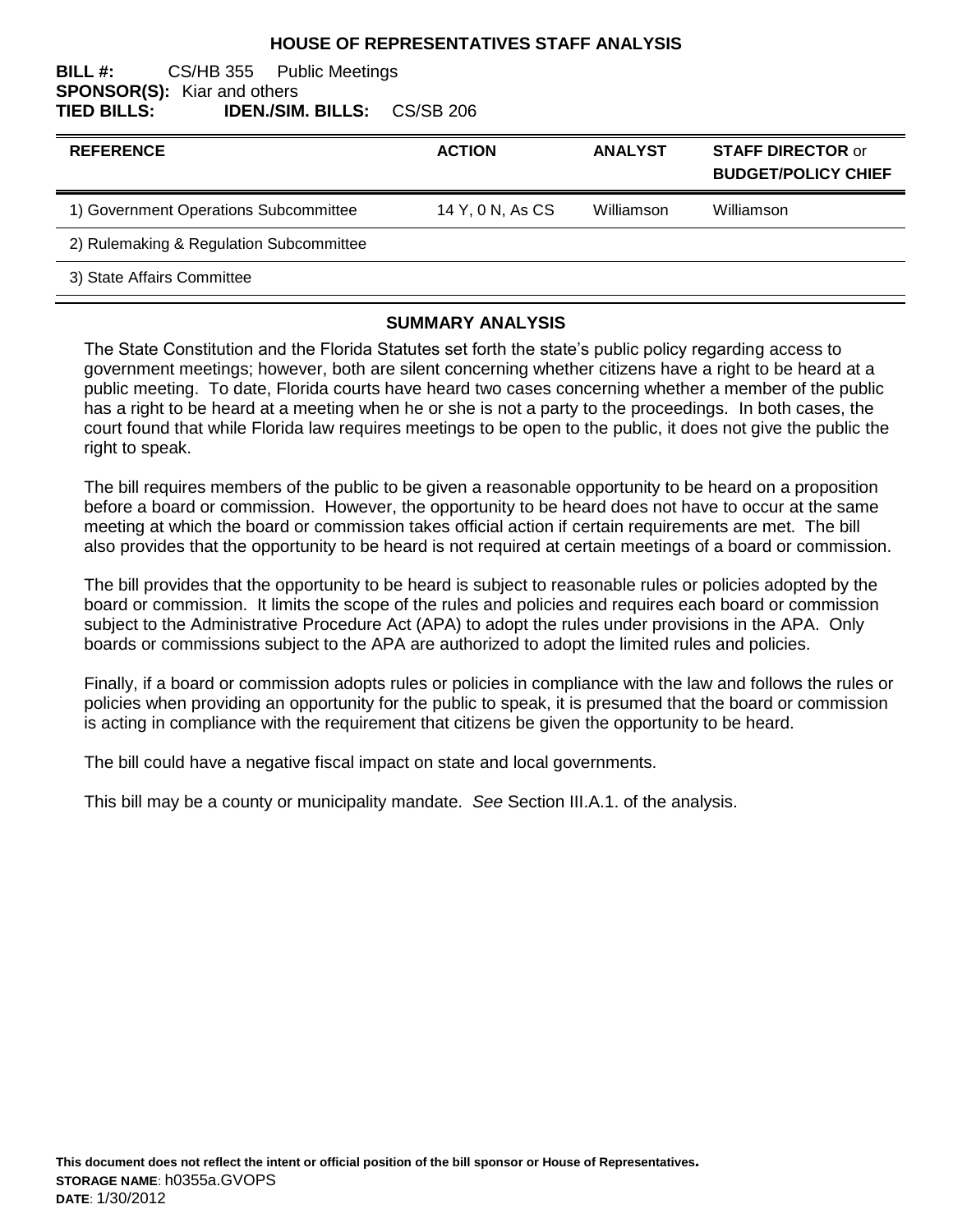## **FULL ANALYSIS**

## **I. SUBSTANTIVE ANALYSIS**

## A. EFFECT OF PROPOSED CHANGES:

### **Background**

#### State Constitution: Open Meetings

Article I, s. 24(b) of the State Constitution sets forth the state's public policy regarding access to government meetings. The section requires that all meetings of any collegial public body of the executive branch of state government or of any collegial public body of a county, municipality, school district, or special district, at which official acts are to be taken or at which public business of such body is to be transacted or discussed, be open and noticed to the public.

#### Government in the Sunshine Law

Public policy regarding access to government meetings also is addressed in the Florida Statutes. Section 286.011, F.S., also known as the "Government in the Sunshine Law" or "Sunshine Law," further requires that all meetings of any board or commission of any state agency or authority or of any agency or authority of any county, municipal corporation, or political subdivision, at which official acts are to be taken be open to the public at all times.<sup>1</sup> The board or commission must provide reasonable notice of all public meetings.<sup>2</sup> Public meetings may not be held at any location that discriminates on the basis of sex, age, race, creed, color, origin or economic status or which operates in a manner that unreasonably restricts the public's access to the facility. $3$  Minutes of a public meeting must be promptly recorded and be open to public inspection.<sup>4</sup>

### Right to Speak at Meetings

The State Constitution and the Florida Statutes are silent concerning whether citizens have a right to be heard at a public meeting. To date, Florida courts have heard two cases concerning whether a member of the public has a right to be heard at a meeting when he or she is not a party to the proceedings.<sup>5</sup>

In *Keesler v. Community Maritime Park Associates, Inc.*,<sup>6</sup> the plaintiffs sued the Community Maritime Park Associates, Inc., (CMPA) alleging that the CMPA violated the Sunshine Law by not providing the plaintiffs with the opportunity to speak at a meeting concerning the development of certain waterfront property. The plaintiffs argued that the phrase "open to the public" granted citizens the right to speak at public meetings. The First District Court of Appeal held:

Relying on the language in *Marston*,<sup>7</sup> the trial court determined that, although the Sunshine Law requires that meetings be open to the public, the law does not give

 $\overline{a}$ 

 $6$  32 So.3d 659 (Fla. 1st DCA 2010).

**STORAGE NAME**: h0355a.GVOPS **PAGE: 2 DATE**: 1/30/2012  $^7$  In *Wood v Marston*, the Florida Supreme Court held that the University of Florida improperly closed meetings of a committee charged with soliciting and screening applicants for the deanship of the college of law. However, the *Marston* court noted "nothing in

<sup>1</sup> Section 286.011(1), F.S.

<sup>2</sup> *Id.*

 $3$  Section 286.011(6), F.S.

<sup>4</sup> Section 286.011(2), F.S.

<sup>&</sup>lt;sup>5</sup> Florida courts have heard numerous cases regarding Sunshine Law violations; however, only two appear to be on point regarding the public"s right to speak at a public meeting. Other cases have merely opined that the public has an inalienable right to be present and to be heard. The courts have opined that "boards should not be allowed, through devious methods, to "deprive the public of this inalienable right to be present and to be heard at all deliberations wherein decisions affecting the public are being made."" *See, e.g., Board of Public Instruction of Broward County v. Doran*, 224 So.2d 693, 699 (Fla. 1969) (specified boards and commissions . . . should not be allowed to deprive the public of this inalienable right to be present and to be heard at all deliberations wherein decisions affecting the public are being made); *Krause v. Reno,* (366 So.2d 1244, 1250 (Fla. 3rd DCA 1979) ("citizen input factor" is an important aspect of public meetings); *Homestead-Miami Speedway, LLC v. City of Miami*, 828 So.2d 411 (Fla. 3<sup>rd</sup> DCA 2002) (city did not violate Sunshine Law when there was public participation and debate in some but not all meetings regarding a proposed contract).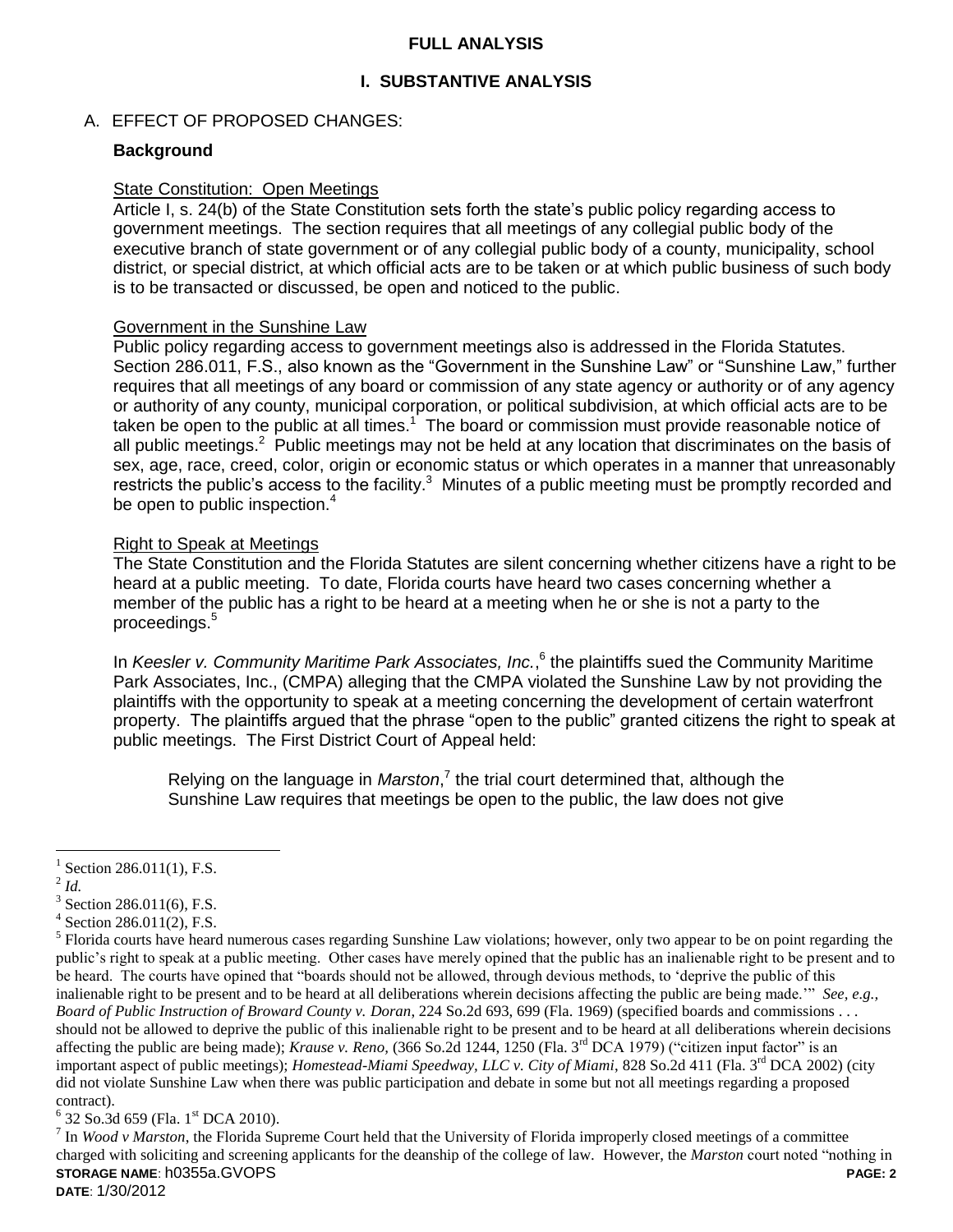the public the right to speak at the meetings. Appellants have failed to point to any case construing the phrase "open to the public" to grant the public the right to speak, and in light of the clear and unambiguous language in *Marston* (albeit dicta), we are not inclined to broadly construe the phrase as granting such a right here.<sup>8</sup>

The second case, *Kennedy v. St. Johns Water Management District,* <sup>9</sup> was argued before the Fifth District Court of Appeal on October 13, 2011. At a meeting of the St. Johns Water Management District (District), the overflow crowd was put in other rooms and provided a video feed of the meeting. Additionally, the District limited participation in the meeting by members of a group called "The St. Johns Riverkeeper." Only the St. Johns Riverkeeper representative and attorney were allowed to address the District board. Mr. Kennedy, who wanted to participate in the discussion, sued arguing that the Sunshine Law requires that citizens be given the opportunity to be heard. Mr. Kennedy also alleged that the District violated the Sunshine Law by failing to have a large enough facility to allow all who were interested in attending the meeting to be present in the meeting room. On October 25, 2011, the Fifth District Court of Appeal affirmed the trial court's ruling that the District did not violate the Sunshine Law as alleged.

# **Effect of Bill**

The bill creates a new section of law governing the opportunity for the public to be heard at public meetings of a board or commission. The bill does not define a board or commission for purposes of the new requirements. For example, the Sunshine Law provides that it applies to all meetings of any board or commission of any state agency or authority or of any agency or authority of any county, municipal corporation, or political subdivision.

The bill requires members of the public to be given a reasonable opportunity to be heard on a proposition before a board or commission. However, the opportunity to be heard does not have to occur at the same meeting at which the board or commission takes official action if the opportunity:

- Occurs at a meeting that meets the same notice requirements as the meeting at which the board or commission will take official action on the item;
- Occurs at a meeting that is during the decisionmaking process; and
- Is within reasonable proximity before the meeting at which the board or commission takes official action.

It is unclear what is meant by "reasonable proximity" because the term is not defined.

The opportunity to be heard is not required when a board or commission is considering:

- An official act that must be taken to deal with an emergency situation affecting the public health, welfare, or safety, when compliance with the requirements would cause an unreasonable delay in the ability of the board or commission to act;
- An official act involving no more than a ministerial act; or
- A meeting in which the board or commission is acting in a quasi-judicial capacity with respect to the rights or interests of a person, except as otherwise provided by law.

It is unclear what is considered an "unreasonable delay" when deciding if the public's opportunity to be heard should be usurped.

The bill authorizes a board or commission to adopt reasonable rules or policies to ensure the orderly conduct of public meetings. Boards or commissions subject to the Administrative Procedure Act<sup>10</sup> must

 $\overline{a}$ 

this decision gives the public the right to be more than spectators. The public has no authority to participate in or to interfere with the decision-making process." *Wood v. Marston*, 442 So.2d 934, 941 (Fla. 1983).

<sup>8</sup> *Keesler* at 660-661.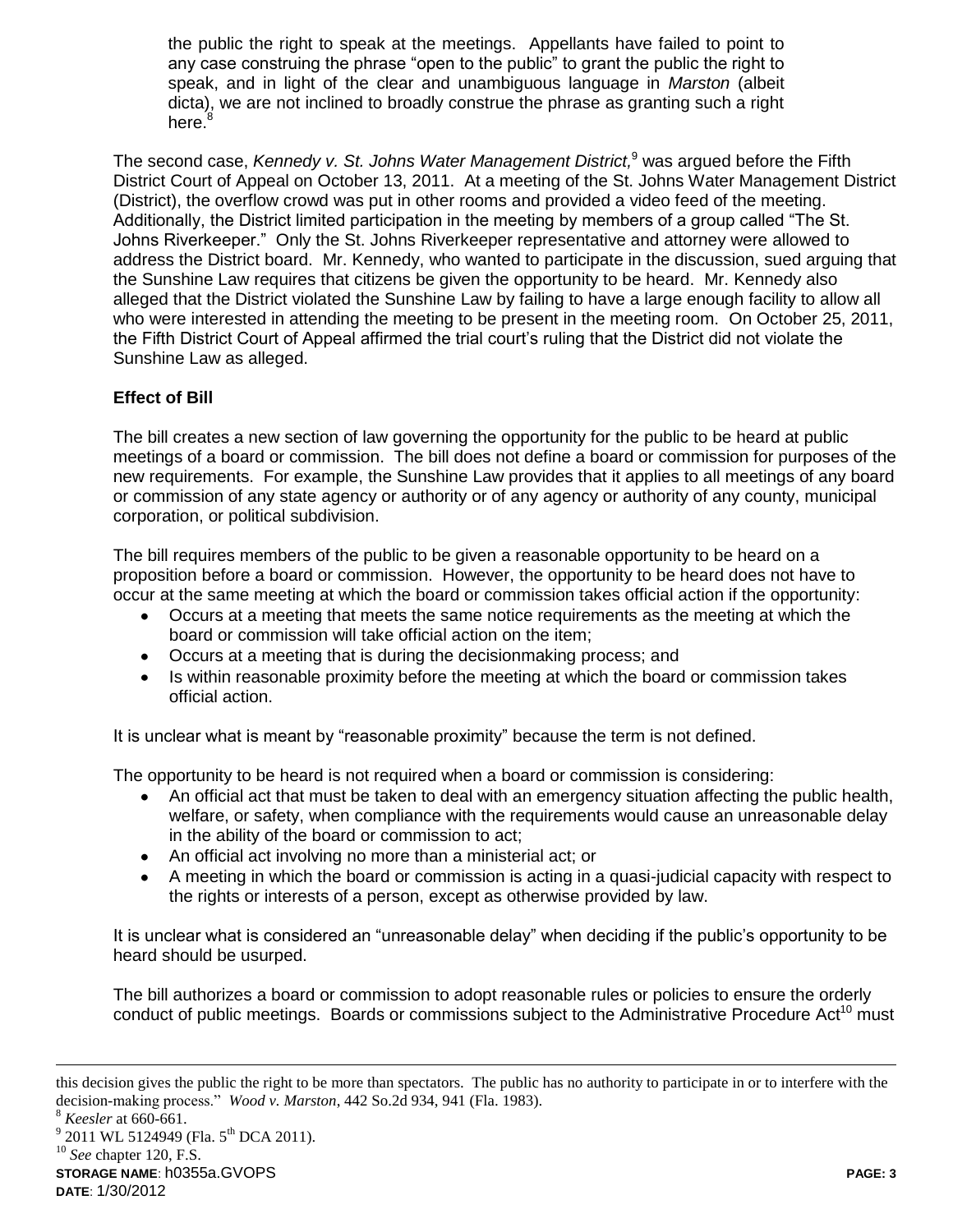adopt rules under ss. 120.536(1) and 120.54, F.S., governing the opportunity to be heard. The bill provides that rules or policies of a board or commission may:

- Limit the time that an individual has to address the board or commission;
- Require, at meetings in which a large number of individuals wish to be heard, that a representative of a group or faction on an item, rather than all of the members of the group or faction, address the board or commission; or
- Prescribe procedures or forms for an individual to use in order to inform the board or  $\bullet$ commission of a desire to be heard.

The bill provides that the opportunity to be heard is subject to reasonable rules or policies adopted by the board or commission to ensure the orderly conduct of a public meeting. However, the bill limits the scope of the rules and policies and requires each board or commission subject to the Administrative Procedure Act<sup>11</sup> to adopt the rules under ss. 120.536(1) and 120.54, F.S. Rules or policies adopted by the board or commission are limited to rules or policies that:

- Designate a specified period of time for public comment;
- Limit the time an individual has to address the board or commission;
- Require, at meetings in which a large number of individuals wish to be heard, that representatives of groups or factions on an item, rather than all of the members of the groups or factions, address the board or commission; or
- Prescribe procedures or forms for an individual to use in order to inform the board or commission of a desire to be heard, to indicate his or her support, opposition, or neutrality on a proposition, and to indicate his or her designation of a representative to speak for him or her or his or her group on a proposition if he or she so chooses.

Only boards or commissions subject to the Administrative Procedure Act are authorized to adopt the limited rules and policies.

Finally, if a board or commission adopts rules or policies in compliance with the law and follows the rules or policies when providing an opportunity for the public to speak, it is presumed that the board or commission is acting in compliance with the requirement that citizens be given the opportunity to be heard.

B. SECTION DIRECTORY:

Section 1 creates s. 286.0114, F.S., providing that the public be provided with a reasonable opportunity to be heard at public meetings.

Section 2 provides an effective date of July 1, 2012.

# **II. FISCAL ANALYSIS & ECONOMIC IMPACT STATEMENT**

- A. FISCAL IMPACT ON STATE GOVERNMENT:
	- 1. Revenues:

None.

2. Expenditures:

*See* FISCAL COMMENTS.

- B. FISCAL IMPACT ON LOCAL GOVERNMENTS:
	- 1. Revenues:

None.

 $\overline{a}$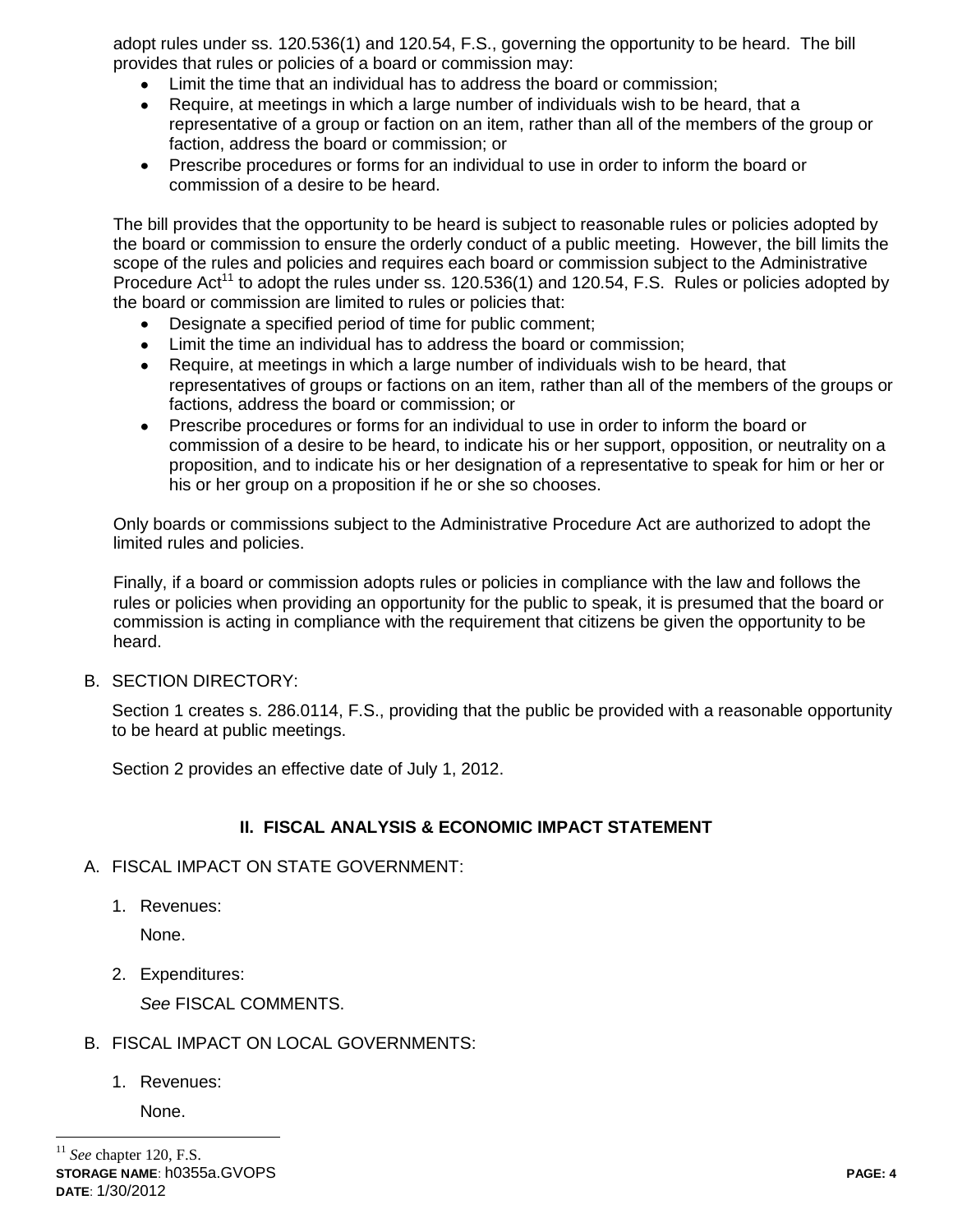2. Expenditures:

*See* FISCAL COMMENTS.

C. DIRECT ECONOMIC IMPACT ON PRIVATE SECTOR:

None.

D. FISCAL COMMENTS:

Governmental entities could incur additional meeting related expenses because longer and more frequent meetings could be required when considering items of great public interest. As a result, it is likely staff would have to be compensated, security would have to be provided, and other expenses related to the meeting and meeting facility would be incurred. The amount of those potential expenses is indeterminate and would vary depending on the magnitude of each issue and the specific associated meeting requirements.<sup>12</sup>

# **III. COMMENTS**

# A. CONSTITUTIONAL ISSUES:

1. Applicability of Municipality/County Mandates Provision:

The mandates provision of Art. VII, s. 18 of the State Constitution may apply because this bill could cause counties and municipalities to incur additional expenses associated with longer meetings or increased meetings due to the new requirement that the public be provided with the opportunity to speak at such meetings; however, an exemption may apply if the bill results in an insignificant fiscal impact to county or municipal governments. The exceptions to the mandates provision of Art. VII, s. 18, of the Florida Constitution appear to be inapplicable because the bill does not articulate a threshold finding of serving an important state interest.

2. Other:

None.

B. RULE-MAKING AUTHORITY:

The bill authorizes a board or commission to adopt reasonable rules or policies to ensure the orderly conduct of public meetings. Boards or commissions subject to the Administrative Procedure Act (APA) must adopt rules under ss. 120.536(1) and 120.54, F.S., governing the opportunity to be heard. The bill provides guidelines regarding the rules or policies that may be adopted by a board or commission subject to the APA.

C. DRAFTING ISSUES OR OTHER COMMENTS:

# Placement in Law

The bill creates s. 286.0114, F.S., to provide provisions governing the opportunity for the public to be heard at a public meeting of a board or commission. It is suggested that the provisions be created in s. 286.0110, F.S., in order to ensure that the provisions are placed in law behind the Sunshine Law. As currently drafted, the opportunity to speak provisions would be placed in law behind exemptions to the Sunshine Law.

# Boards and Commissions

The bill governs the opportunity for the public to be heard at public meetings of a board or commission. The bill does not define a board or commission for purposes of the new requirements. It is suggested

 $\overline{a}$ 

**STORAGE NAME**: h0355a.GVOPS **PAGE: 5**  $12$  According to the Commission on Ethics, "the only potential concern would be an increase in the length of the meetings and the possible need, and fiscal impact, of Commission members extending their stay in Tallahassee." Analysis of HB 355 (2012) by the Commission on Ethics (on file with the Government Operations Subcommittee).